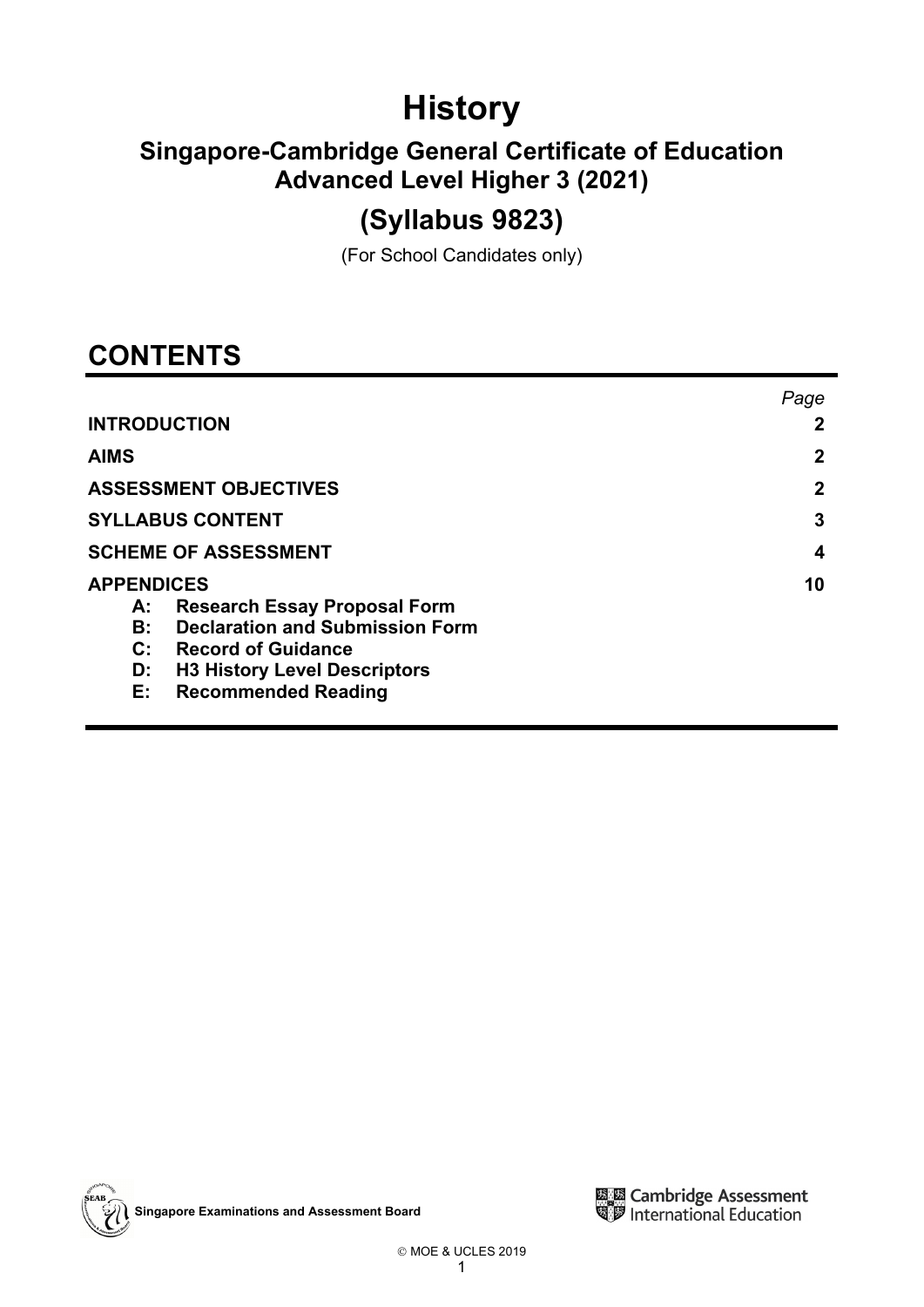## **INTRODUCTION**

H3 History is intended for candidates who demonstrate strong aptitude, passion and interest in History. It provides opportunities for candidates to explore historical issues and events in greater depth, and promotes an appreciation of the nature of history as a discipline. The H3 History syllabus is designed to offer intellectual challenge and rigour as it expects candidates to think independently and develop critical inquiry. It takes the form of a taught element and a Research Essay on a topic of the candidate's choice.

The H3 History syllabus is developed on the assumption that candidates have knowledge and understanding of History at H2 level. It is pitched at a level higher than that of the H2 History syllabus. It builds on the competencies acquired in H2 History and requires candidates to demonstrate historical knowledge in greater depth and breadth. The aims and assessment objectives are an extension of those stated in the H2 History syllabus. The proposed curriculum time for H3 History is approximately 124 hours, which is between half to two-thirds of the curriculum time for H2 History.

## **AIMS**

The syllabus aims to encourage candidates to:

- Engage in independent research
- Develop an appreciation of History as a discipline by examining how and why it is studied
- Critically appraise how the past is interpreted, portrayed and represented
- Recognise that historical interpretations and judgements are based on available evidence and are provisional in nature
- Reach informed conclusions about historical issues and developments through the study of fields of history and the methods and processes of the discipline
- Communicate substantiated arguments on historical issues and events in a clear and well-structured manner
- Develop a lasting interest in History

## **ASSESSMENT OBJECTIVES**

Candidates will be expected to:

- AO1: Demonstrate historical understanding through the use of historical methods and processes to acquire, select and synthesise knowledge
- AO2: Demonstrate a critical awareness of the range of differing historical viewpoints by establishing connections, making comparisons and interpreting them in the context of historical events or issues
- AO3: Interpret and evaluate evidence by distinguishing between fact, opinion and judgement, highlighting gaps and inconsistencies in the available body of historical knowledge
- AO4: Present well-substantiated arguments, displaying independence of thought and analysis and understanding about the nature of history, which are communicated with clarity and coherence through an independent historical investigation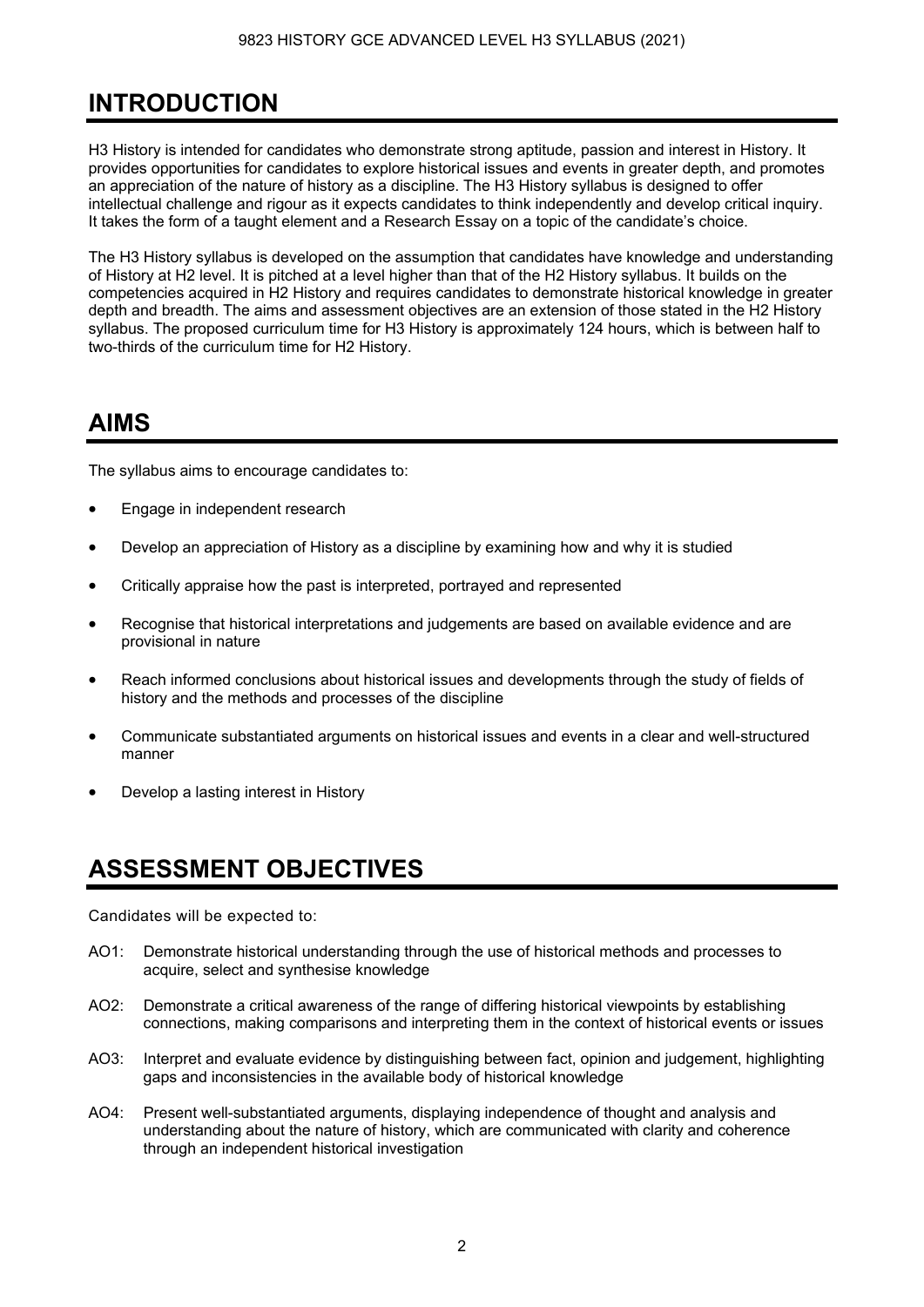## **SYLLABUS CONTENT**

H3 History takes the form of a taught element, *Investigating History*, and a research element, *Historical Inquiry*. *Investigating History* builds candidates' capacity to undertake a critical approach to examining the History research question they have chosen by introducing candidates to the fundamental question, '*What is History?',* and guiding candidates in applying their understanding of how the past is constructed. Through *Investigating* History, students will gain a theoretical understanding of the nature of History and the historian's craft. Candidates will examine the following issues which shape historical writing:

- Different views on the relationship between History and truth.
- How and why is history constructed?
- From whose perspective history is written.
- The nature and limitations of historical knowledge.

It is recommended that teachers allocate 24 hours' time for the taught element.

*Investigating History* Learning Outcomes and Content

Candidates will:

- Discuss the nature of History
- Acquire awareness of the methods and processes of historical research
- Critically appraise how the past is interpreted, portrayed and represented
- Understand the principles of good History research writing
- Apply these principles in the writing of the H3 History research essay

| <b>Topic</b>                              | <b>Content</b>                                                                                                                                                                                                                                                                                                                                                                                                                                                               | <b>Learning Outcomes</b><br>(Students are able to:)                                                                                                                                                                                                    |
|-------------------------------------------|------------------------------------------------------------------------------------------------------------------------------------------------------------------------------------------------------------------------------------------------------------------------------------------------------------------------------------------------------------------------------------------------------------------------------------------------------------------------------|--------------------------------------------------------------------------------------------------------------------------------------------------------------------------------------------------------------------------------------------------------|
| What is<br>History?                       | History as an interpretation of the past<br>Changing ideas about the nature of<br>History: from empiricist to post-modernist<br>paradigms                                                                                                                                                                                                                                                                                                                                    | discuss the relationship<br>$\bullet$<br>between History and truth.                                                                                                                                                                                    |
| What makes a<br>good History<br>question? | <b>Understanding how History is constructed</b><br>$\bullet$<br>and contested in different fields of History<br>How and why different historical narratives<br>are constructed<br>Assessing existing narratives in History:<br>from whose perspective history is written;<br>challenges to dominant narratives<br>Asking good questions for research in<br><b>History</b><br>Conceptualising a History research<br>question that is historically significant and<br>feasible | discuss how History is<br>$\bullet$<br>constructed and contested;<br>and<br>craft an effective History<br>$\bullet$<br>research question based on<br>a literature scan that<br>critically assesses the<br>existing state of knowledge<br>on the topic. |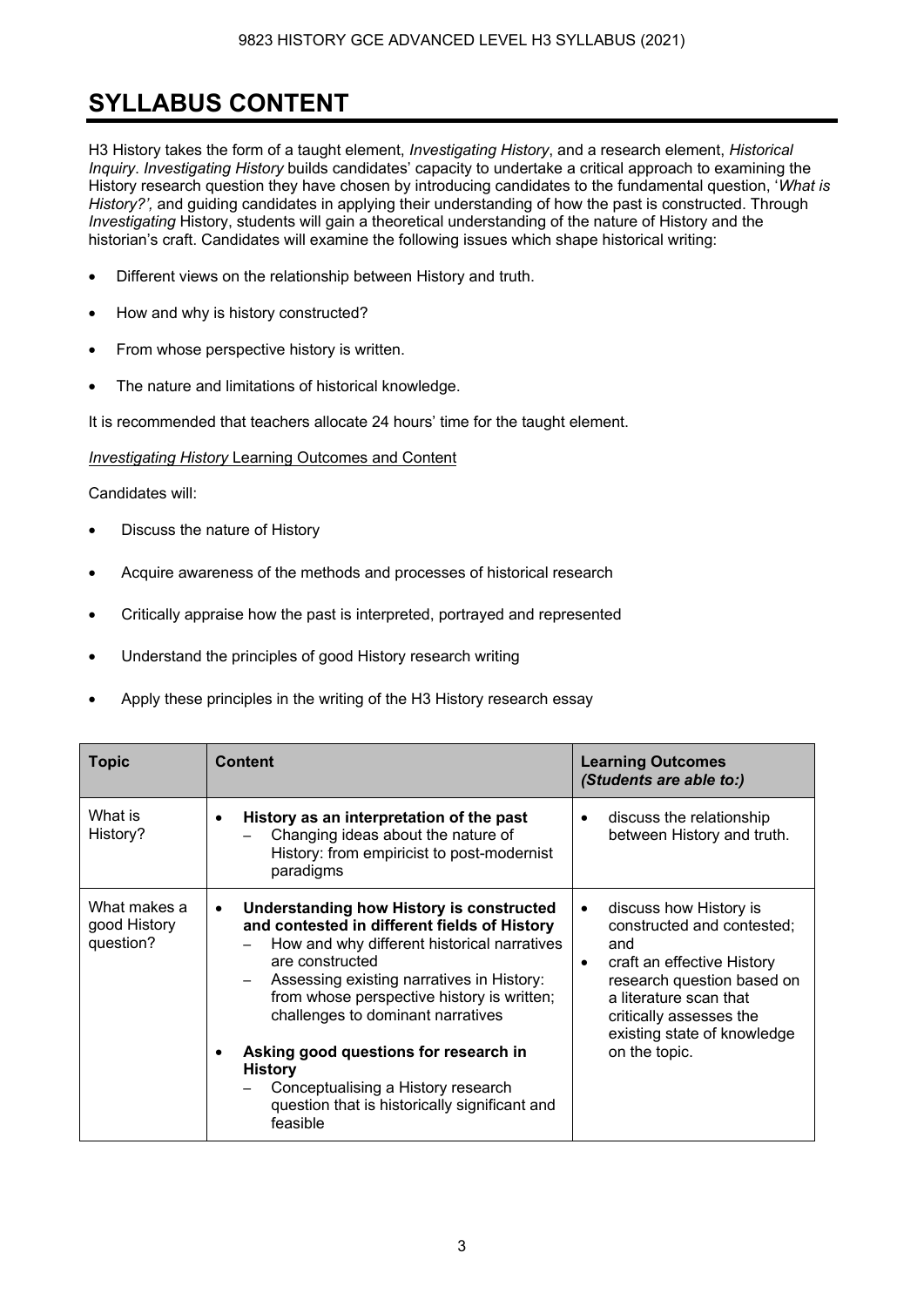| <b>Topic</b>                                      | <b>Content</b>                                                                                                                                                                                                                                                                       | <b>Learning Outcomes</b><br>(Students are able to:)                                                                                                                                                                                                                                                                             |
|---------------------------------------------------|--------------------------------------------------------------------------------------------------------------------------------------------------------------------------------------------------------------------------------------------------------------------------------------|---------------------------------------------------------------------------------------------------------------------------------------------------------------------------------------------------------------------------------------------------------------------------------------------------------------------------------|
| How is<br>historical<br>knowledge<br>constructed? | The role of sources in the writing of History<br>$\bullet$<br>The nature of evidence in History<br>Understanding research methodology in<br>$\bullet$<br><b>History through Historical Inquiry</b><br>Gathering sources<br><b>Exercising reasoning</b><br>Presentation<br>Reflection | discuss the nature of<br>$\bullet$<br>historical sources and their<br>role in constructing historical<br>knowledge;<br>discuss the value and<br>$\bullet$<br>limitations of sources in<br>constituting historical<br>evidence; and<br>apply research methodology<br>$\bullet$<br>in the context of a History<br>research paper. |

Coursework Supervisors should refer to the Teaching and Learning Syllabus and Learning Guide for further guidance on implementing the teaching element.

## **SCHEME OF ASSESSMENT**

Candidates will submit a 3000–3500 word Research Essay based on a topic of their choice which had been approved in advance by Cambridge International Examinations. They will conduct an individual investigation in an area of historical interest, examine a variety of evidence, and interpret and evaluate the evidence to reach informed conclusions. The Research Essay should commence in November of the first academic year and be ready for submission to Cambridge by September of the second academic year.

## **Types of historical inquiry**

Candidates could embark on a historical inquiry based on primary and/or secondary sources. They could also conduct fieldwork studies concerning national landmarks, religious and archaeological sites. Other types of historical inquiry could include oral history projects, book reviews and critical appraisal of works of art such as films, painting and sculpture. Alternatively, they could study the problems involved in using documents such as newspapers, in the portrayal of people, events or places.

## **Planning and writing the Research Proposal**

## **1. Identifying a research topic**

Candidates are encouraged to consider two to three possible areas of research. They should do some basic reading on the proposed research topics to establish their viability. Candidates should finally select one research topic which is focused and will contribute to existing historical knowledge. The selected research topic should be set in the form of a question to be answered.

## **2. Approval Process for the Research Proposal**

2.1 Candidates must submit the soft copy of their Research Essay Proposal Form (Appendix A) to SEAB by a specified date in Term 1 of the second year of study. Deadlines for submissions will be specified by SEAB in a circular to schools each year.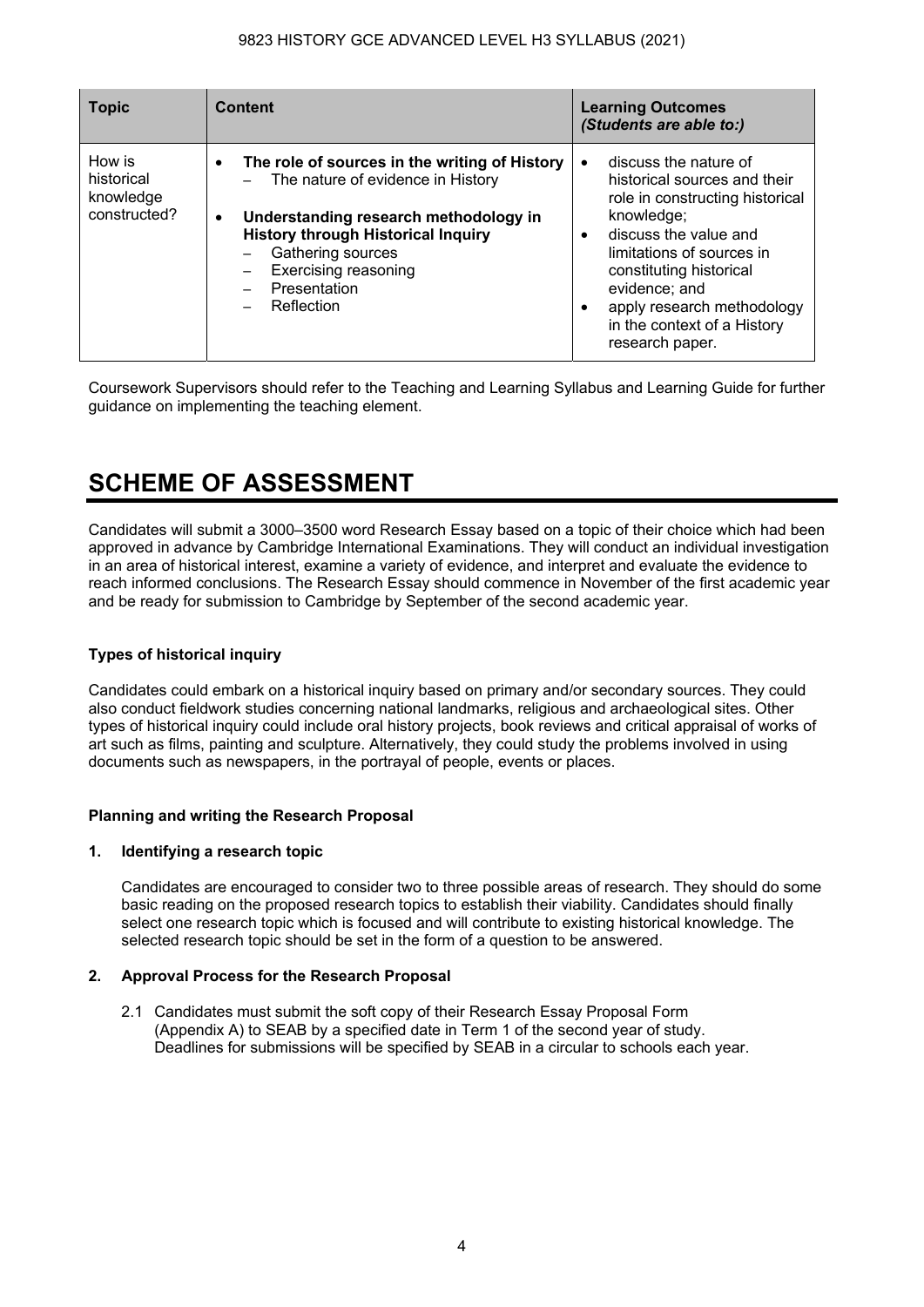- 2.2 The Proposal must include the following details:
	- the research topic
	- rationale for the choice of research topic
	- the title of the Research Essay
	- a synopsis which states the following clearly:
		- the objectives of the research;
		- how the scope of the research area enables candidates to demonstrate an understanding of broader historical issues (e.g. history as a construct, the nature of the historical method); and
		- an indication of any potential problems or limitations of the research
	- a literature scan giving an overview of the current state of research and knowledge in this area of study
	- if applicable, a description of the qualitative or quantitative methodology to be used in gathering data.

The proposal should not exceed 500 words.

- 2.3 The hard copy of the proposal must be dated and signed by both the candidate and the Coursework Supervisor supervising the study. The hard copy should be retained by the school and submitted with the completed Research Essay by the date specified by SEAB.
- 2.4 Proposal submissions will be sent electronically to Cambridge for approval by the examiner who will advise on the research proposals based on the following considerations:
	- Is the title of the research paper expressed as a historical question?
	- Are suitable resources available to answer the question?
	- Will the research question lend itself to be tested against the assessment objectives?
- 2.5 If a proposal is acceptable as it stands, the examiner will approve it without further feedback.
- 2.6 If the examiner rejects a proposal, or indicates that a proposal needs to be revised before it can be approved, s/he will send feedback accordingly. This feedback must be retained and submitted with the completed Research Essay, along with the hard copy of the original research proposal. (See paragraph 2.3.)
- 2.7 If a candidate has been advised by the examiner that s/he must make a resubmission of the amended proposal for approval, or submit a second proposal, the candidate must do so by the date specified by SEAB.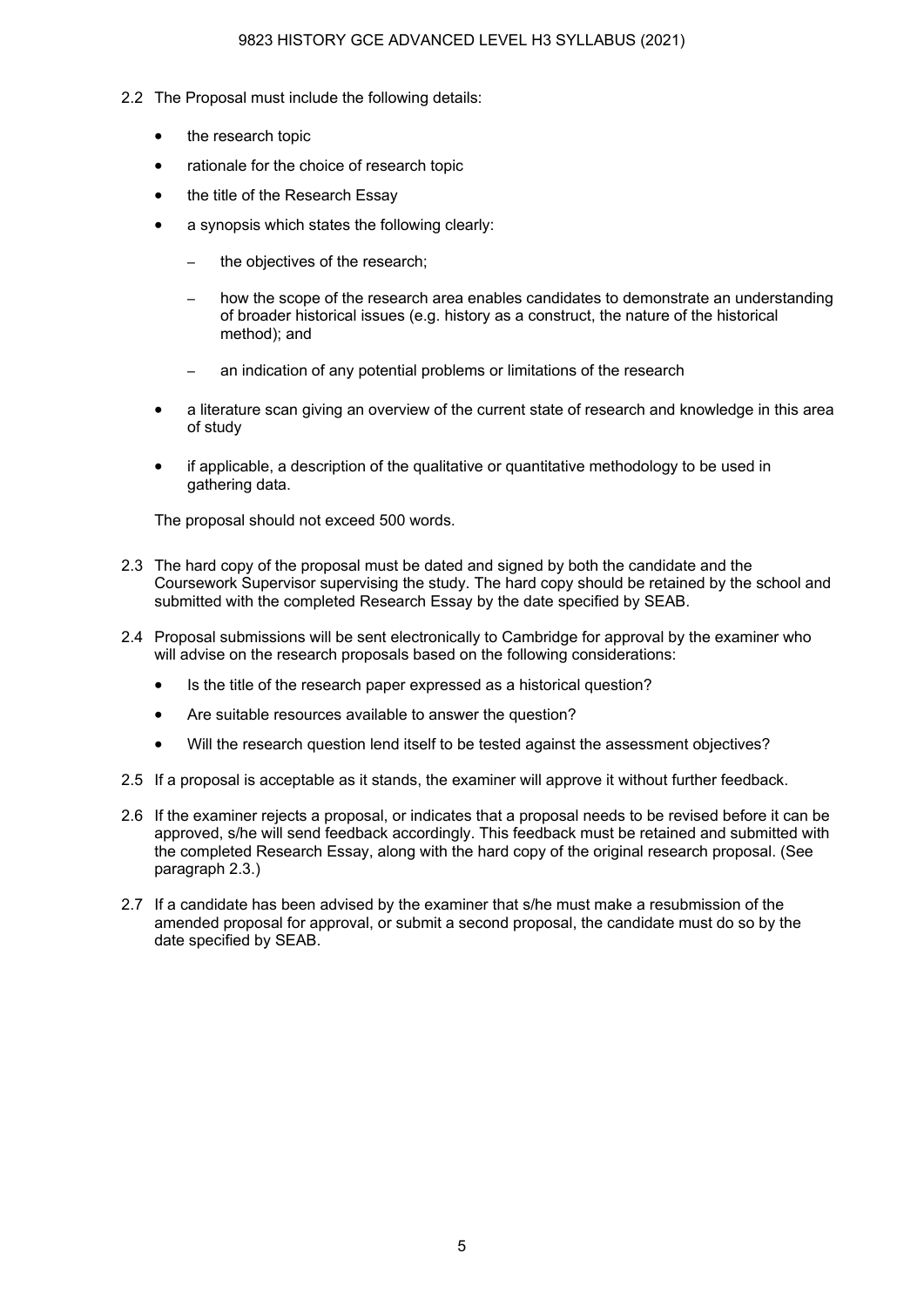## **3. Notes for Coursework Supervisor on Research Essay**

The Research Essay submitted for assessment must be the candidates' own work and should represent their ability to work independently; nevertheless, all candidates will need support from their Centres in the form of monitoring the work in progress and giving some degree of guidance. The extent of guidance is outlined below.

### 3.1 **During Proposal Stage**

3.1.1 At the Proposal Stage of the Research Essay, Coursework Supervisors are expected to:

- guide candidates on the selection of an appropriate research topic
- guide candidates in the formulation of their research proposal. This guidance includes discussion with the candidates of feedback given by the examiner on the proposal, as well as the formulation of a second proposal, if required.
- advise candidates on work schedule
- advise candidates on research ethics
- guide candidates on research skills and techniques
- advise candidates on the suitability of resources/references selected
- draw candidates' attention to the importance of the declaration they will be required to make in the *Declaration and Submission Form* (Appendix B).

#### 3.2 **During Writing Stage**

- 3.2.1 At the Writing Stage, the Coursework Supervisor should continually monitor the progress of the candidate to ensure that the candidate's work is on schedule.
- 3.2.2 The Coursework Supervisor may provide feedback on the Research Essay only during the scheduled conference sessions. The Coursework Supervisor must ensure that the candidate does his/her own independent thinking and is fully responsible for developing the arguments and essay structure, and sourcing of information.
- 3.2.3 The Coursework Supervisor may have up to three face-to-face conferences with the candidate. The first and second conferences are compulsory while the third conference is optional.
	- a. First conference (compulsory) this must be conducted as soon as the candidate is ready with the first draft, at the latest by mid-May. The Coursework Supervisor will not be required to complete the *Record of Guidance* (Appendix C).
	- b. Second conference (compulsory) this must be conducted at the latest by mid-July. The Coursework Supervisor will be required to complete the *Record of Guidance* (Appendix C), giving details of key points of guidance provided during the conference. This will aid examiners in evaluating the candidate's work.
	- c. Third conference (optional) this, if needed, must be conducted latest by mid-August. The Coursework Supervisor will be required to complete the *Record of Guidance* (Appendix C), giving details of key points of guidance provided during the conference.

The third conference can be conducted:

- at the request of a candidate, or
- should the Coursework Supervisor feel that a candidate would benefit from a third conference, s/he may suggest it to the candidate. However, it should be the candidate's decision whether or not to take up the suggestion.

The Coursework Supervisor should make it known to the candidate that the nature and extent of additional guidance given at the second and third conferences will be recorded in the *Record of Guidance* (Appendix C) and may be taken into consideration by the examiner during the marking of the candidate's work.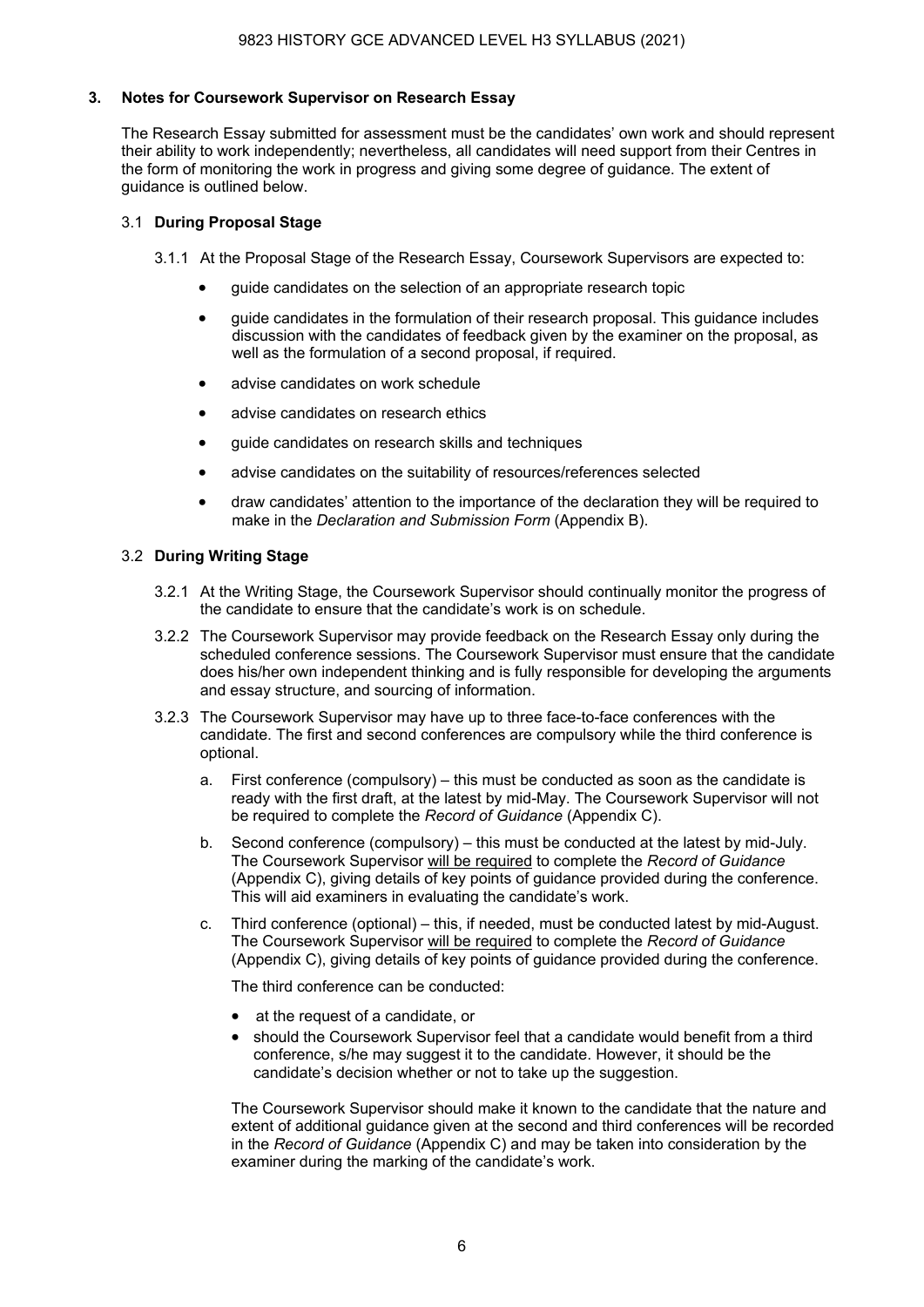- 3.2.4 The Coursework Supervisor may provide feedback on the Research Essay only during scheduled conference sessions. There is no time limit on the duration of the conferences, as the length of time required will depend on each candidate's needs. However, each conference should take place over a single session within one day.
- 3.2.5 The Coursework Supervisor may accept a draft of a candidate's work in advance of the conferences, for discussion during the session, but the Coursework Supervisor should not give any written feedback on the work submitted.
- 3.2.6 The Coursework Supervisor should encourage the candidate to take notes during the conferences so that s/he can refer to these notes subsequently, when working independently.
- 3.2.7 It should be noted that the nature and extent of guidance given during the conferences may be taken into consideration during the marking of the candidate's work.
- 3.2.8 All completed *Record of Guidance* forms must carry the Coursework Supervisor's signature and date. The candidate should be given the opportunity to see what has been noted down on the forms and should sign his/her acknowledgement of the guidance given.
- 3.2.9 All completed *Record of Guidance* forms must be submitted with the candidate's essay.

## 3.3 **Acknowledgement of External Guidance**

- 3.3.1 Candidates are permitted to seek advice or information from people outside of the school environment who have expertise that is relevant to their research. However, as part of their guidance on the ethics of carrying out independent research, Coursework Supervisors should advise candidates that it is not acceptable for them to either seek or accept help from any outside agency, including family and friends, in the actual writing of their Research Essay.
- 3.3.2 Candidates must acknowledge guidance or information provided by people other than their Coursework Supervisor. They may do this through the use of footnotes, or endnotes, or in their bibliography.

## 3.4 **Submission of Work and Suspicion of Plagiarism**

- 3.4.1 When candidates submit their Research Essay for assessment, Coursework Supervisors are expected to ensure that candidates have completed the *Declaration and Submission Form* (Appendix B) and attach it to the front of the work, along with the *Record of Guidance*  (Appendix C).
- 3.4.2 Coursework Supervisors should also attach the hard copy of the proposal(s).
- 3.4.3 While Coursework Supervisors do not need to assess the work that is submitted, or check that requirements for the Research Essay have been fulfilled, nevertheless, they will need to read the work in order to satisfy themselves that it is authentic.
- 3.4.4 If the Coursework Supervisor is satisfied that, to the best of his/her knowledge of the candidate and the progress of the Research Essay, the work is authentic, s/he should sign and date the declaration on authenticity on the *Declaration and Submission Form* (Appendix B). It is understood that the declaration is made in good faith by the Coursework Supervisor and that ultimately, the authenticity of the work is the candidate's responsibility.
- 3.4.5 If the Coursework Supervisor has cause for suspicion of plagiarism in the work submitted, s/he should circle 'reason' [to believe that the candidate has plagiarised work in this Research Essay] and give details in an *Irregularity Report* (to be issued by SEAB) which should be submitted to SEAB, along with the work in question, including the candidate's approved proposal.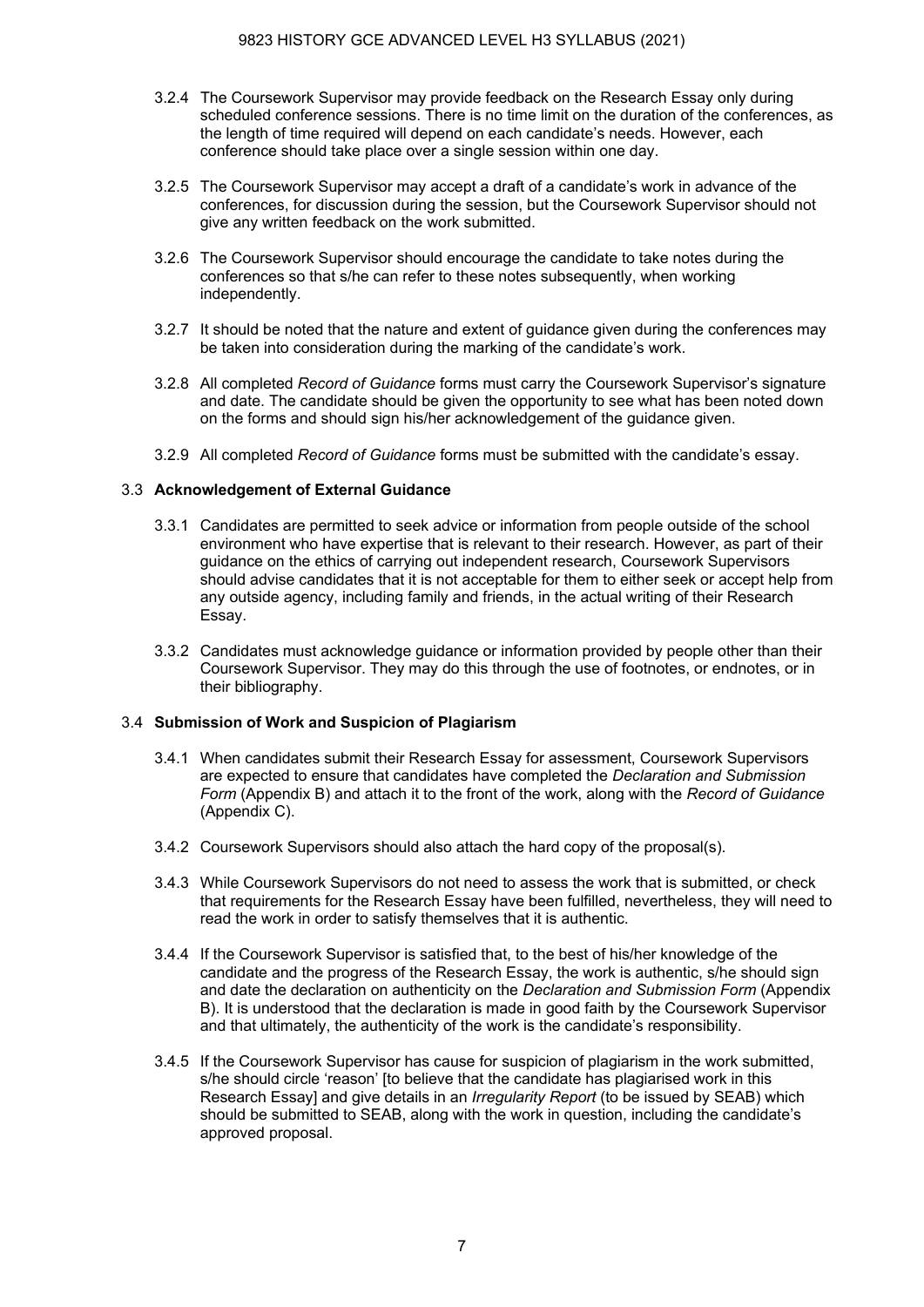- 3.4.6 All documentation regarding cases of suspected plagiarism, proven or otherwise, must be submitted to SEAB. The examining authority will take disciplinary action against any candidate found to have committed or aided the offence of plagiarism.
- 3.4.7 If there are no irregularity cases, a 'Nil Return' for the subject must be submitted by the school.

## **4. Notes on the submission of the Research Essay**

The Research Essay must be submitted to Cambridge by mid-September of the second academic year. It must be type-written on A4 size paper using Arial 12 font, double-spaced and appropriately referenced where necessary. All pages except the cover page must be paginated at the lower right hand corner. It is essential that all direct quotations or ideas borrowed from authors, which are paraphrased in the candidate's own words, be acknowledged when referencing. All diagrams, maps and graphs should be folded down to A4 size. A complete bibliography of all resources used/referred to must be attached to the work. Candidates are reminded to adhere strictly to the word limit of 3000–3500 words for the Research Essay. They should be informed that the following do not constitute part of the word count:

- titles and content of diagrams (e.g. graphs, charts, tables, maps)
- footnotes
- bibliography
- appendices
- acknowledgement
- page numbers

## **5. The Research Essay must be accompanied by:**

- Research Essay Proposal Form (Appendix A)
- Declaration and Submission Form (Appendix B)
- Record of Guidance (Appendix C)
- Appendices (where necessary)

Appendices are supplementary reference materials that may assist the marker in assessing the Research Essay. Examples of these materials include maps, charts and questionnaires. Materials that are not relevant to the Research Essay and are used solely for the purpose of interest and decoration should not be appended.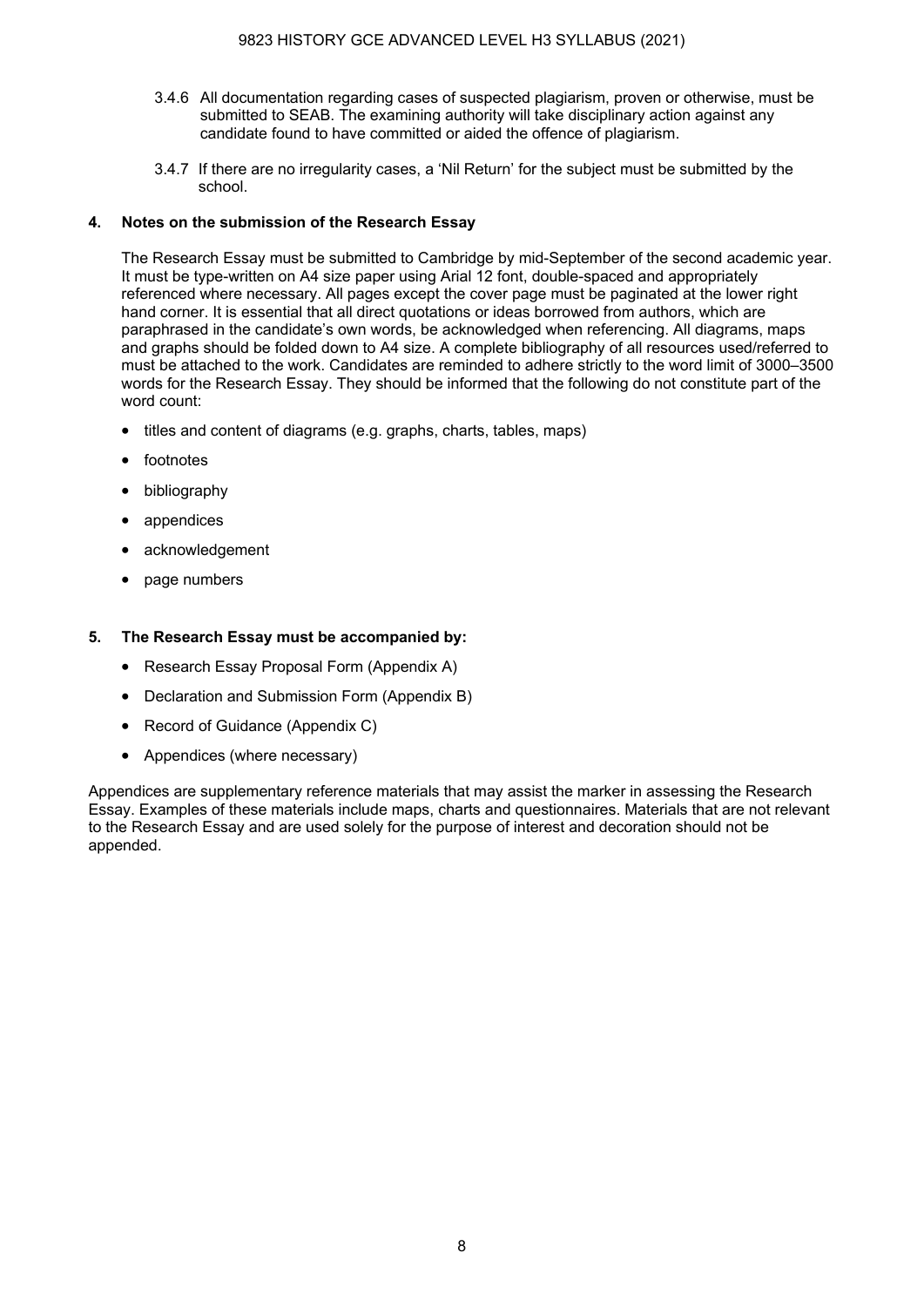## **Framework of the Research Essay**

| <b>Structure of the</b><br><b>Research Paper</b> | <b>Description</b>                                                                                                                         |
|--------------------------------------------------|--------------------------------------------------------------------------------------------------------------------------------------------|
| <b>Research Question</b>                         | Identify the research question.<br>$\bullet$                                                                                               |
|                                                  | Explain the rationale for the choice of the research question.<br>$\bullet$                                                                |
|                                                  | Explain the rationale of the approach/method of inquiry adopted to<br>$\bullet$<br>conduct the research.                                   |
| Literature Scan                                  | Show evidence of a range of relevant readings.<br>$\bullet$                                                                                |
|                                                  | Assess critically existing state of knowledge.<br>$\bullet$                                                                                |
|                                                  | Explain how the literature scan contributes to the understanding of the<br>$\bullet$<br>research question.                                 |
| Analysis,                                        | Use relevant evidence in the discussion with proper citation.                                                                              |
| Interpretation<br>and Explanation                | Demonstrate skills of historical analysis through the critical evaluation of<br>$\bullet$<br>sources used to answer the research question. |
|                                                  | Show an understanding of change and continuity, cause and<br>$\bullet$<br>consequence in historical explanation.                           |
|                                                  | Show cogency and coherence in argument.                                                                                                    |
|                                                  | Where appropriate, demonstrate originality in terms of interpretation and<br>$\bullet$<br>judgement.                                       |
| Conclusion                                       | Effectively summarises the main arguments of the research essay in<br>$\bullet$<br>relation to the research question.                      |
|                                                  | Highlight contributions and limitations of the research.                                                                                   |

The table below provides a suggested framework for the Research Essay.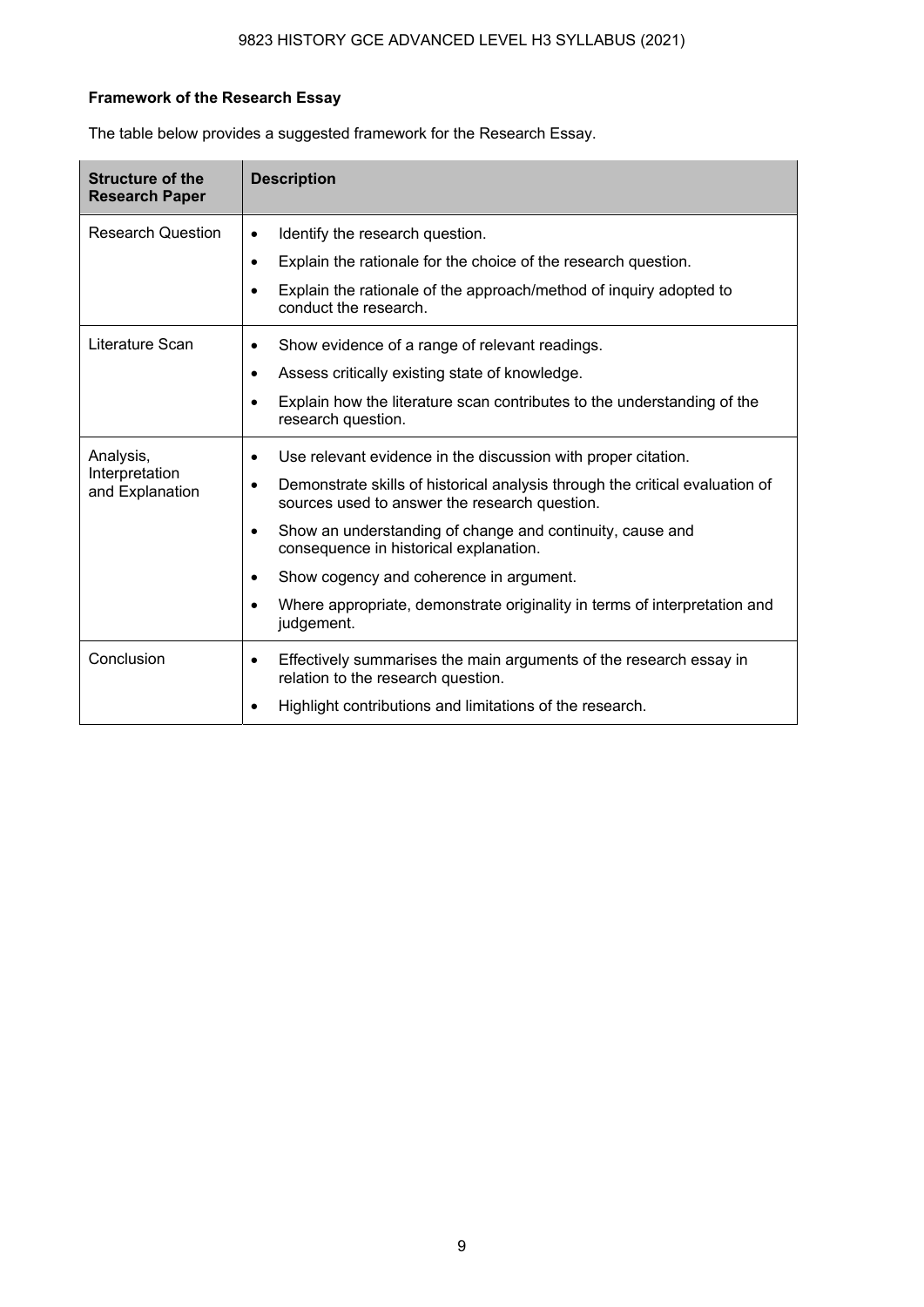## **APPENDICES**





[APPENDIX A]

**HISTORY HIGHER 3 (Syllabus 9823)** 

## **RESEARCH ESSAY PROPOSAL FORM**

| <b>Candidate's Name:</b>                                                                                           | <b>Index Number:</b>  |  |
|--------------------------------------------------------------------------------------------------------------------|-----------------------|--|
| <b>Centre Name:</b>                                                                                                | <b>Centre Number:</b> |  |
| <b>Year of Examination:</b>                                                                                        |                       |  |
| If this is the 2nd submission, please tick here                                                                    |                       |  |
| <b>Research Topic:</b>                                                                                             |                       |  |
|                                                                                                                    |                       |  |
|                                                                                                                    |                       |  |
| Rationale for Choice of Research Topic (e.g. potential contribution of study to existing<br>knowledge / research): |                       |  |
|                                                                                                                    |                       |  |
|                                                                                                                    |                       |  |
|                                                                                                                    |                       |  |
| Proposed Title of Research Essay:                                                                                  |                       |  |
|                                                                                                                    |                       |  |
|                                                                                                                    |                       |  |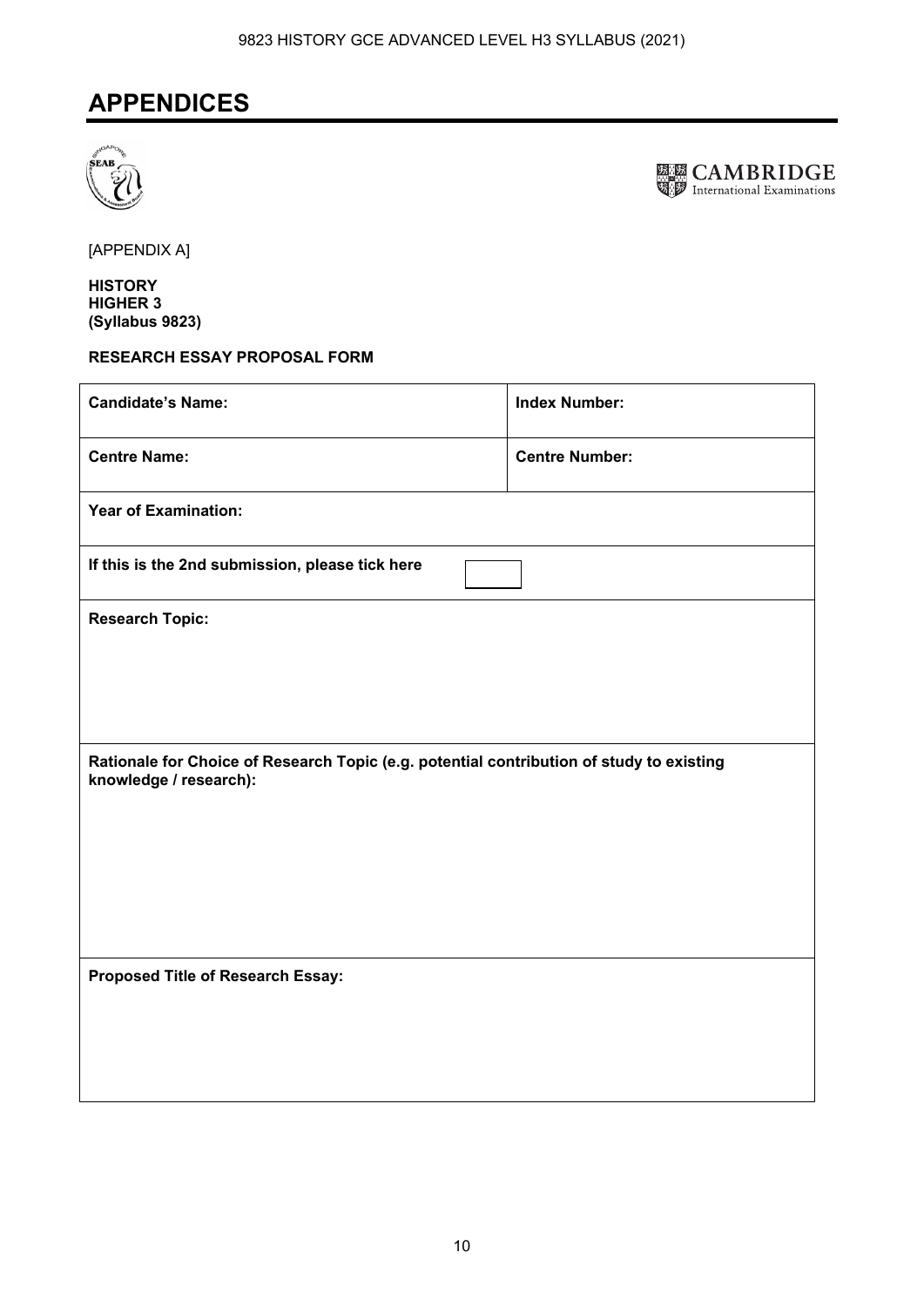**[State clearly the objective(s) and scope of your research, and identify any potential problems or** 

**Synopsis of Research Essay:** 

**limitations.]** 

| Literature Scan (i.e. an overview of the current state of research and knowledge in this topic):                    |                               |       |
|---------------------------------------------------------------------------------------------------------------------|-------------------------------|-------|
|                                                                                                                     |                               |       |
|                                                                                                                     |                               |       |
|                                                                                                                     |                               |       |
|                                                                                                                     |                               |       |
|                                                                                                                     |                               |       |
| Methodology (if applicable):<br>[State clearly which, if any, qualitative and/or quantitative methods will be used] |                               |       |
|                                                                                                                     |                               |       |
|                                                                                                                     |                               |       |
|                                                                                                                     |                               |       |
| <b>Candidate's Signature:</b>                                                                                       |                               | Date: |
| <b>Coursework Supervisor's Name:</b>                                                                                | Signature:                    | Date: |
|                                                                                                                     | <b>School</b><br><b>Stamp</b> |       |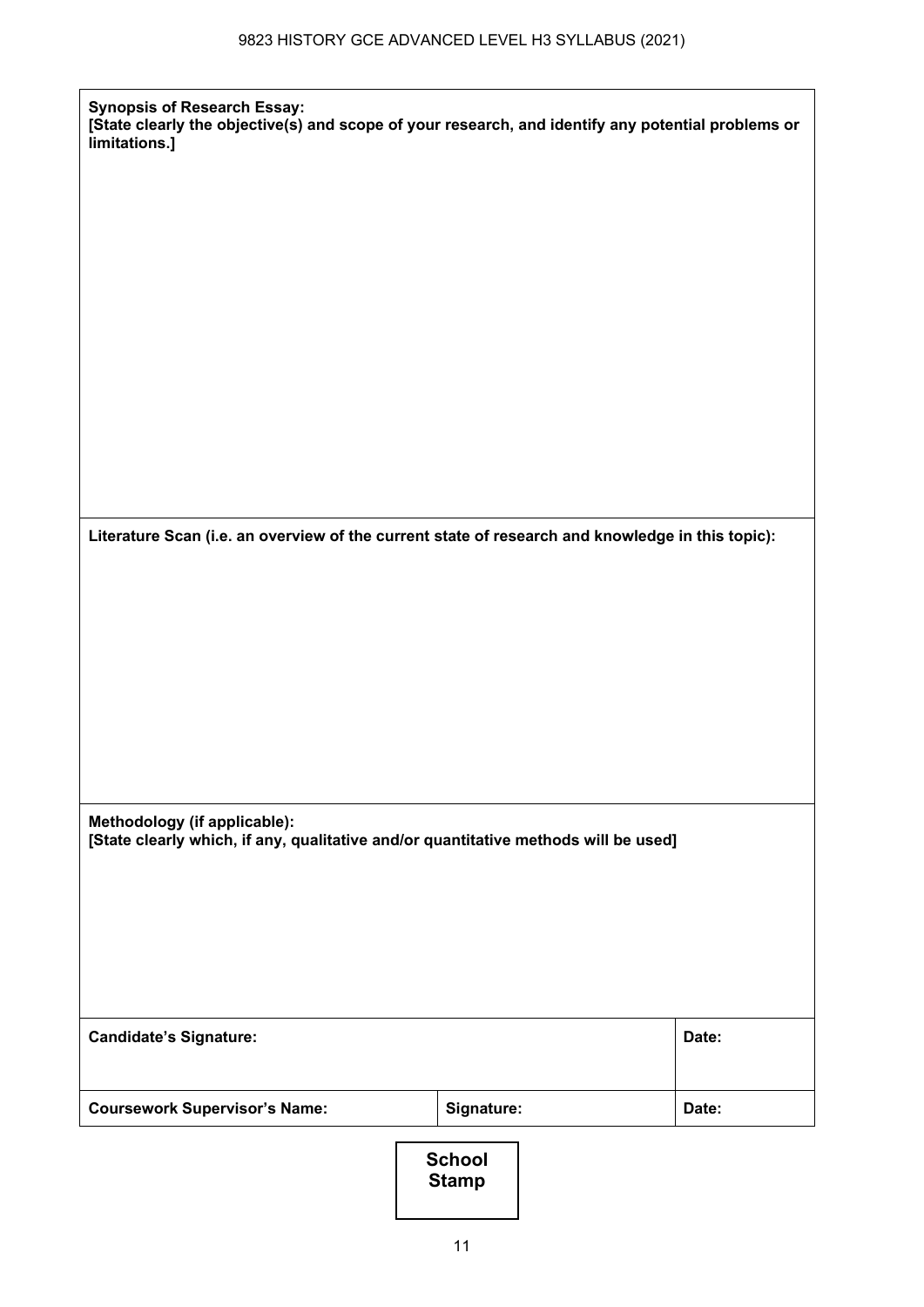



## [APPENDIX B] [To be attached to the front of H2 Independent Study/ H3 Research Essay/ H3 Research Project]

## **H2 INDEPENDENT STUDY / H3 RESEARCH ESSAY / H3 RESEARCH PROJECT**

## **DECLARATION AND SUBMISSION FORM**

| Subject:                                                                                                                                                                                                                                                                                                                                                                                                                                                                                                                                                                                                                                                                                                                               | <b>Subject Code:</b>        |  |
|----------------------------------------------------------------------------------------------------------------------------------------------------------------------------------------------------------------------------------------------------------------------------------------------------------------------------------------------------------------------------------------------------------------------------------------------------------------------------------------------------------------------------------------------------------------------------------------------------------------------------------------------------------------------------------------------------------------------------------------|-----------------------------|--|
| <b>Candidate's Name:</b><br><b>Index Number:</b>                                                                                                                                                                                                                                                                                                                                                                                                                                                                                                                                                                                                                                                                                       |                             |  |
| <b>Centre Name:</b>                                                                                                                                                                                                                                                                                                                                                                                                                                                                                                                                                                                                                                                                                                                    | <b>Centre Number:</b>       |  |
| <b>Coursework Supervisor's Name:</b>                                                                                                                                                                                                                                                                                                                                                                                                                                                                                                                                                                                                                                                                                                   | <b>Year of Examination:</b> |  |
| Title of Independent Study/Research Essay/Research Project:                                                                                                                                                                                                                                                                                                                                                                                                                                                                                                                                                                                                                                                                            |                             |  |
| Word count for Independent Study/Research Essay/Research Project: _____________                                                                                                                                                                                                                                                                                                                                                                                                                                                                                                                                                                                                                                                        | words                       |  |
| <b>Plagiarism Warning:</b><br>Plagiarism is using someone else's work without acknowledging the source of that information. (Refer to the<br>examination syllabus for more details on what constitutes plagiarism.) Plagiarism amounts to intellectual theft and is<br>seen as an act of dishonesty. An investigation will be conducted when there is cause for suspicion of plagiarism.<br>Where clear and convincing evidence exists, disciplinary action by the examining authority will be taken against any<br>candidate found to have committed or aided the offence of plagiarism. Candidates who have contravened the<br>examination regulations will not be given a grade and a 'T' symbol for the subject will be indicated. |                             |  |
| <b>Candidate's Declaration:</b><br>I declare that the attached work was produced solely by me.                                                                                                                                                                                                                                                                                                                                                                                                                                                                                                                                                                                                                                         |                             |  |
| I also declare that the subject area and content used in this Independent Study/Research Essay/Research Project is<br>not used in any other H2/H3 Independent Study/Research Essay/Project that I am submitting or have submitted for an<br>examination.                                                                                                                                                                                                                                                                                                                                                                                                                                                                               |                             |  |
| I am aware that if I am submitting two or more pieces of research work, only one of the works will be assessed if it is<br>found that there is substantial overlap of content in the various pieces of research work submitted.                                                                                                                                                                                                                                                                                                                                                                                                                                                                                                        |                             |  |
| Candidate's signature and date ________                                                                                                                                                                                                                                                                                                                                                                                                                                                                                                                                                                                                                                                                                                |                             |  |
| <b>Coursework Supervisor's Declaration:</b><br>In supervising this candidate, I declare that I have / have not* supervised this candidate in accordance with the Notes<br>of Guidance contained in the Examination Syllabus.<br>* If 'have not', please attach an Irregularity Report containing the details to this Form.                                                                                                                                                                                                                                                                                                                                                                                                             |                             |  |
| <b>Coursework Supervisor's signature and date</b>                                                                                                                                                                                                                                                                                                                                                                                                                                                                                                                                                                                                                                                                                      |                             |  |
| I have no reason / reason** to believe that the work submitted by the candidate contains plagiarised material (please<br>circle accordingly).<br>** If there is evidence to suggest plagiarism may have occurred, please complete an Irregularity Report and submit it<br>to SEAB with the candidate's work.                                                                                                                                                                                                                                                                                                                                                                                                                           |                             |  |
|                                                                                                                                                                                                                                                                                                                                                                                                                                                                                                                                                                                                                                                                                                                                        |                             |  |

**School Stamp**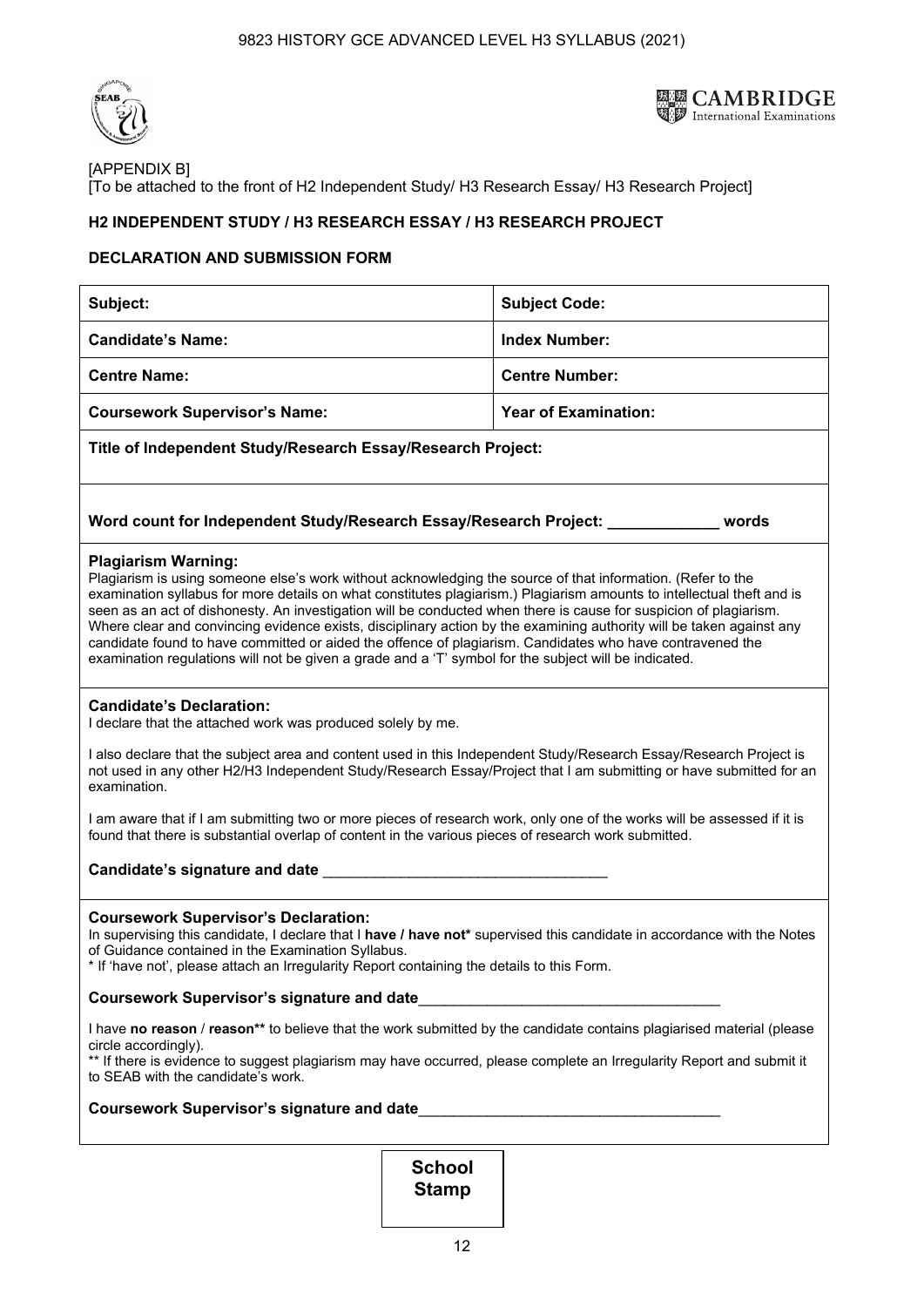



## [APPENDIX C]

## **H3 RESEARCH ESSAY**

### **RECORD OF GUIDANCE**

| Subject:                                                            | <b>Subject Code:</b>  |
|---------------------------------------------------------------------|-----------------------|
| <b>Candidate's Name:</b>                                            | <b>Index Number:</b>  |
| <b>Centre Name:</b>                                                 | <b>Centre Number:</b> |
| <b>Year of Examination:</b>                                         | NRIC / FIN:           |
| 2nd compulsory / 3rd optional conference<br>(delete as appropriate) | Date of Conference:   |
| <b>Title of Research Essay:</b>                                     |                       |
|                                                                     |                       |

| The guidance given to this candidate is recorded below. |            |       |
|---------------------------------------------------------|------------|-------|
|                                                         |            |       |
|                                                         |            |       |
|                                                         |            |       |
|                                                         |            |       |
|                                                         |            |       |
|                                                         |            |       |
|                                                         |            |       |
|                                                         |            |       |
| <b>Coursework Supervisor's Name:</b>                    | Signature: | Date: |
|                                                         |            |       |
| <b>Candidate's Signature:</b>                           |            | Date: |
|                                                         |            |       |

School Stamp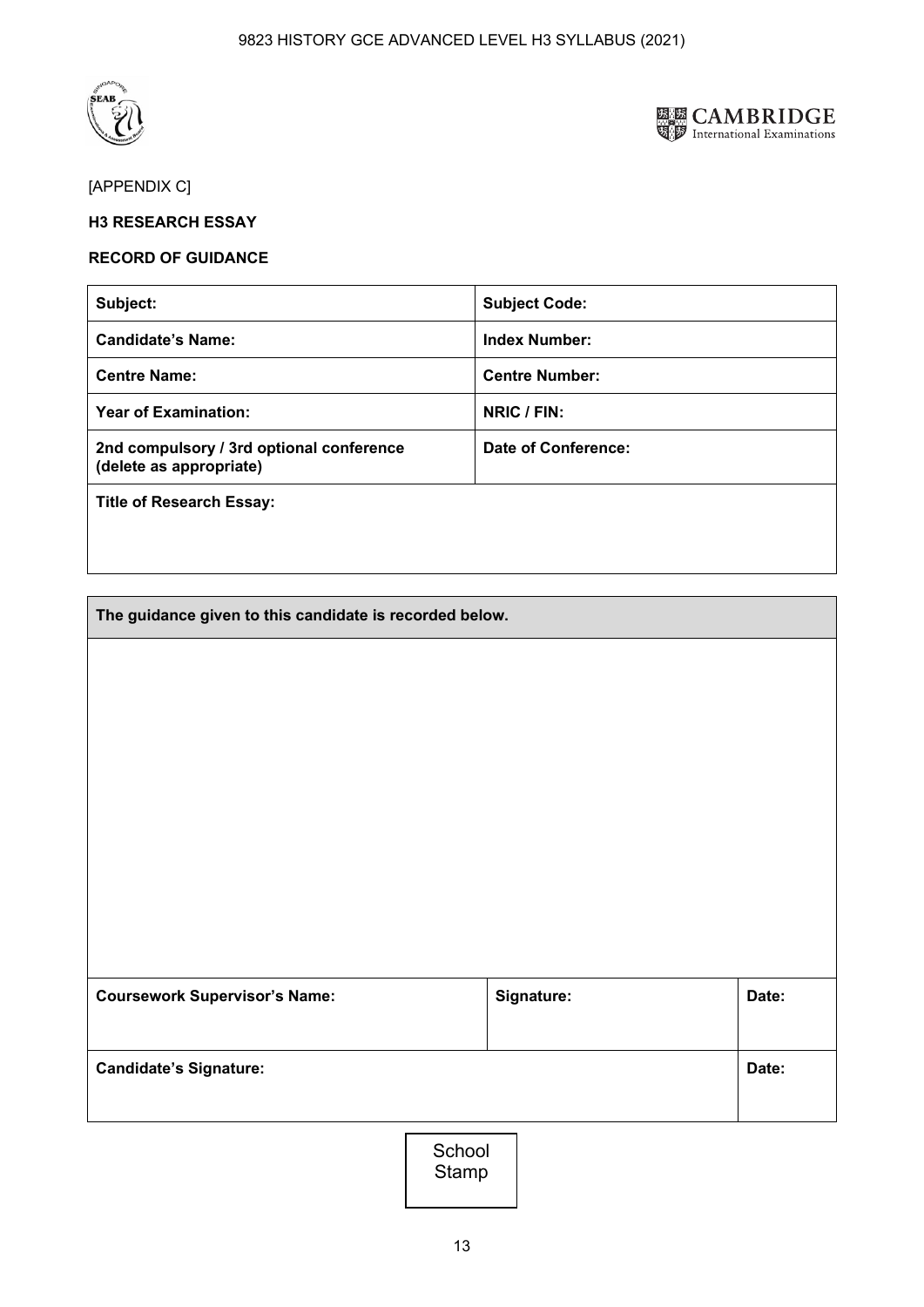### [APPENDIX D]

### **H3 HISTORY LEVEL DESCRIPTORS**

### **Level 1**

The essay will assess critically a range of relevant reading and explains how this reading contributes to the definition and understanding of the research question. Relevant evidence from sources will be acquired and used critically throughout to support arguments that accommodate a range of possible interpretations. A good understanding of historical concepts, debates and issues, and the approach(es) used by historians in reaching interpretations, will be demonstrated, using examples that are relevant to the research question. Communication of arguments which are coherent and persuasive will be very clear. Conclusions that are sound, relevant and well-substantiated will be reached, making an independent and at times original contribution to the research question.

### **Level 2**

The essay will use a range of relevant reading to assess the existing state of knowledge about the research question, and to indicate how this reading helps to explore the research question. Relevant evidence from sources will be acquired and used critically to support arguments that consider alternative interpretations. An understanding of historical concepts, debates and issues, and aspects of the approach(es) used by historians in reaching interpretations, will be demonstrated, using examples that are mostly relevant to the research question. There will be clear communication of arguments, which are mostly coherent and persuasive. Conclusions that are sound, relevant and well-substantiated will be reached. The research question is directly and satisfactorily addressed.

#### **Level 3**

The essay will use a range of relevant reading to summarise the existing state of knowledge about the research question. Relevant evidence from sources will be acquired and used to support arguments that show awareness of obvious gaps and inconsistencies in the evidence, but there will be little consideration of alternative interpretations. Some of the historical concepts, debates and issues that are relevant to the research question will be summarised. There will be attempts to communicate arguments clearly, some of which are coherent and persuasive. Conclusions that are generally sound but not well-substantiated will be reached. The research question is addressed partially.

#### **Level 4**

The essay will show awareness of a range of relevant reading about the research question. Some information will be acquired and used from relevant sources to support arguments that are based on sources but shows little awareness of alternative interpretations or of gaps and inconsistencies in the evidence. Some aspects of historical concepts, debates and issues that are relevant to the research question will be written about. Some arguments will be presented, mostly lacking in clarity, coherence and persuasiveness. Some conclusions relevant to the research question will be reached, but without substantiation. The research question is not addressed meaningfully.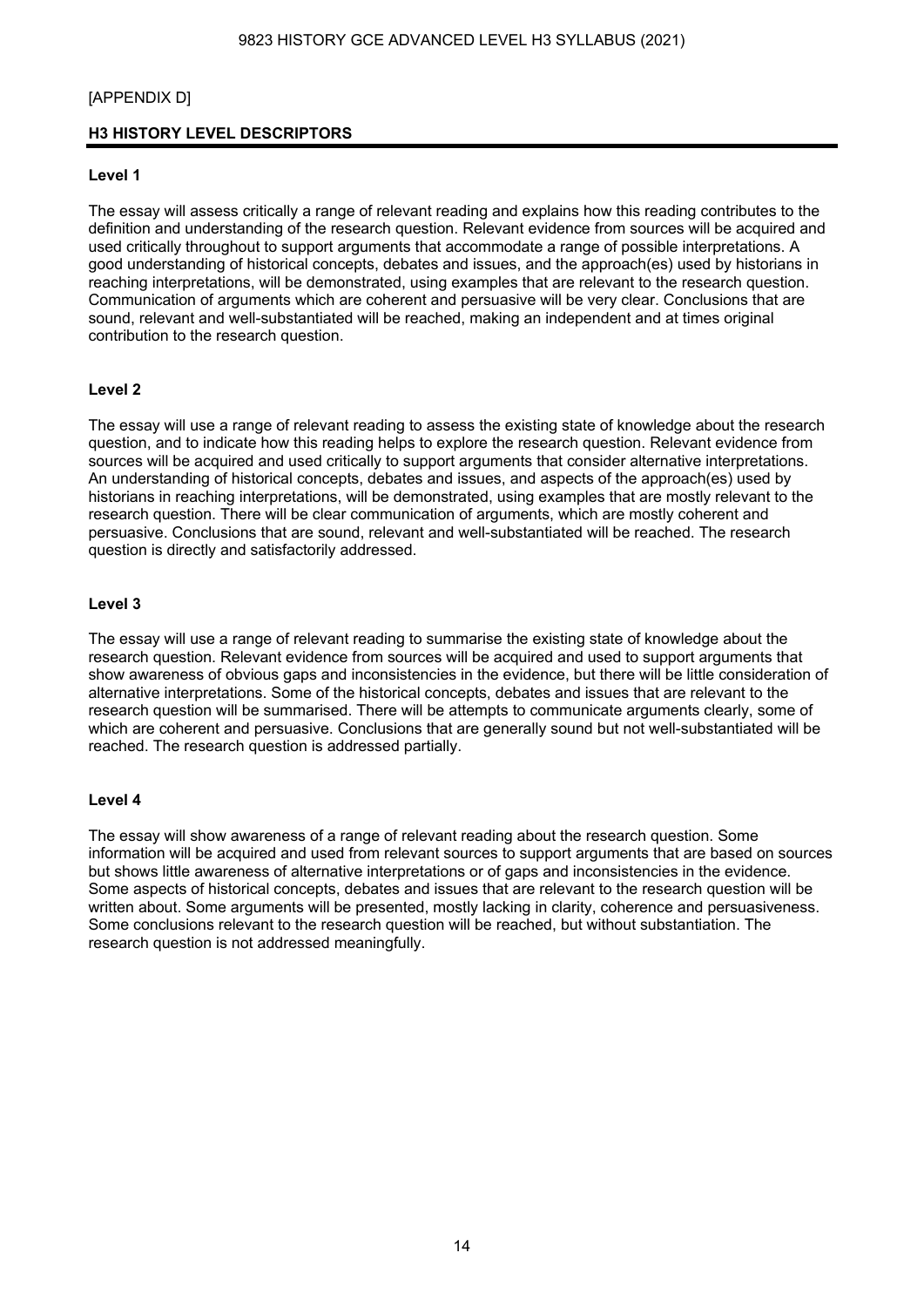## [APPENDIX E]

## **RECOMMENDED READING**

The reading list is indicative and not exhaustive

| Adas, Michael                                          | Ambivalent Ally: American Military<br>Intervention and the Endgame and Legacy of<br>World War I                                                                        | Diplomatic History, Vol. 38,<br>No. 4 (2014), Oxford<br><b>University Press</b>                           |
|--------------------------------------------------------|------------------------------------------------------------------------------------------------------------------------------------------------------------------------|-----------------------------------------------------------------------------------------------------------|
| Ankersmit, Frank                                       | Meaning, Truth, and Reference in Historical<br>Representation                                                                                                          | <b>Cornell University Press</b><br>(2012)                                                                 |
| Benda, Harry J                                         | The Structure of Southeast Asian History:<br>Some Preliminary Observations                                                                                             | Journal of Southeast Asian<br>History, Vol. 3, No. 1 (Mar.,<br>1962), National University of<br>Singapore |
| Bentley, Michael (ed.)                                 | Companion to Historiography                                                                                                                                            | Routledge (2003)                                                                                          |
| Black, Jeremy and<br>Donald MacRaild                   | Studying History (3rd ed.)                                                                                                                                             | Palgrave Macmillan (2007)                                                                                 |
| Booth, Wayne,<br>Gregory Colomb and<br>Joseph Williams | The Craft of Research (3rd ed.)                                                                                                                                        | University of Chicago Press<br>(2008)                                                                     |
| Brundage, Anthony                                      | Going to the Sources: A Guide to Historical<br>Research and Writing (5th ed.)                                                                                          | Wiley-Blackwell (2013)                                                                                    |
| Carr, Edward Hallett                                   | <b>What is History?</b>                                                                                                                                                | <b>Vintage (1967)</b>                                                                                     |
| Chaturvedi, Vinayak                                    | <b>Mapping Subaltern Studies and the</b><br>Postcolonial                                                                                                               | Verso (2012)                                                                                              |
| Cullather, Nick                                        | Illusions of Influence: The Political Economy<br>of United States-Philippines Relations, 1942-<br>1960                                                                 | <b>Stanford University Press</b><br>(1994)                                                                |
| Cullather, Nick                                        | The Hungry World: America's Cold War<br><b>Battle Against Poverty in Asia</b>                                                                                          | <b>Harvard University Press</b><br>(2013)                                                                 |
| Cullen, Jim                                            | Essaying the Past: How to Read, Write and<br>Think about History (2nd ed.)                                                                                             | Wiley-Blackwell (2012)                                                                                    |
| Elton, Geoffrey R                                      | The Practice of History (2nd ed.)                                                                                                                                      | Wiley-Blackwell (2001)                                                                                    |
| Elman, Colin and<br>Miriam Fendius Elman               | Diplomatic History and International<br>Relations Theory: Respecting Difference and<br><b>Crossing Boundaries</b>                                                      | International Security, Vol.<br>22, No. 1, (Summer, 1997),<br><b>MIT Press Journals</b>                   |
| Evans, Richard J                                       | In Defense of History                                                                                                                                                  | W.W. Norton and Company<br>(2000)                                                                         |
| Ferro, Marc                                            | The Use and Abuse of History: Or How the<br>Past is Taught to Children (2nd ed.)                                                                                       | Routledge (2003)                                                                                          |
| Hong, Lysa and<br>Huang Jianli                         | 'The Scripting of Singapore's National<br>Heroes: Toying with Pandora's Box' in New<br>Terrains in Southeast Asian History, Ahmad,<br>Abu Talib and Tan Liok Ee (eds.) | Ohio University Press (2002)                                                                              |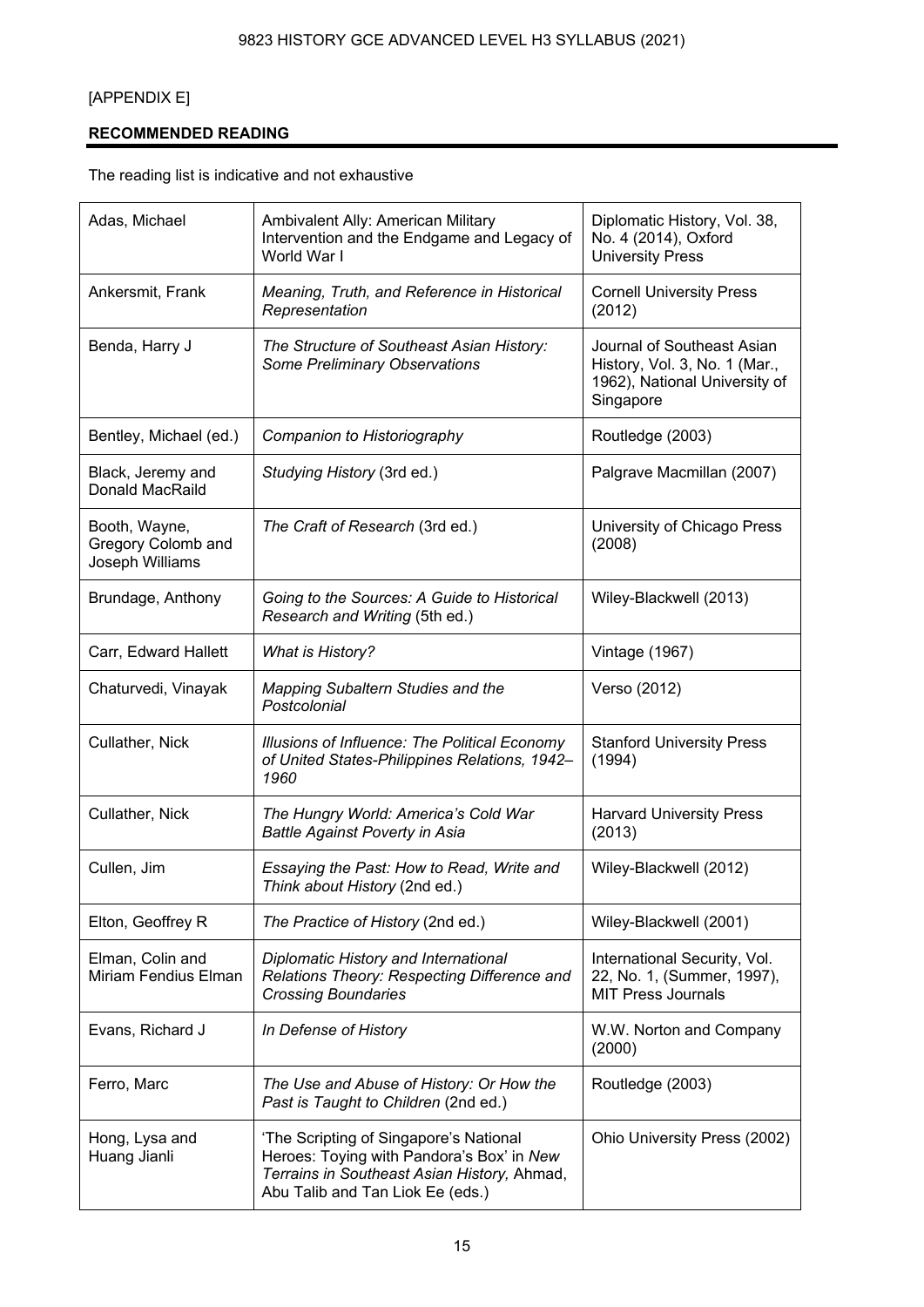| Hunt, Michael                   | Ideology and U.S. Foreign Policy (2nd ed.)                                                                                                                                              | Yale University Press (2009)                                                                                                                                                                       |
|---------------------------------|-----------------------------------------------------------------------------------------------------------------------------------------------------------------------------------------|----------------------------------------------------------------------------------------------------------------------------------------------------------------------------------------------------|
| Gaddis, John L                  | New Conceptual Approaches to the Study of<br>American Foreign Relations: Interdisciplinary<br>Perspectives                                                                              | Diplomatic History, Vol. 14,<br>No. 3, (July 1990), Oxford<br><b>University Press</b>                                                                                                              |
| Goedde, Petra                   | GIs and Germans: Culture, Gender and<br>Foreign Relations, 1945-1949                                                                                                                    | Yale University Press (2014)                                                                                                                                                                       |
| Green, Anna and<br>Troup        | The Houses of History: A Critical Reader in<br>Twentieth-century History and Theory                                                                                                     | <b>New York University Press</b><br>(1999)                                                                                                                                                         |
| Guha, Ranajit (ed.)             | A Subaltern Studies Reader, 1986-1995                                                                                                                                                   | University of Minnesota<br>Press (1997)                                                                                                                                                            |
| Guilderhus, Mark T              | History and Historians: A Historiographical<br>Introduction (7th ed.)                                                                                                                   | Prentice Hall (2009)                                                                                                                                                                               |
| Jenkins, Keith                  | On 'What is History?': from Carr and Elton to<br>Rorty and White                                                                                                                        | Routledge (1995)                                                                                                                                                                                   |
| Jenkins, Keith                  | <b>Re-thinking History</b>                                                                                                                                                              | Routledge (2003)                                                                                                                                                                                   |
| Kelly, Joan                     | Women, History, and Theory: The Essays of<br>Joan Kelly                                                                                                                                 | University of Chicago Press<br>(1986)                                                                                                                                                              |
| Kramer, Lloyd and<br>Sarah Maza | A Companion to Western Historical Thought                                                                                                                                               | Wiley-Blackwell (2006)                                                                                                                                                                             |
| Lau, Albert                     | 'Nation-Building and the Singapore Story:<br>Some Issues in the Study of Contemporary<br>Singapore History' in Nation-Building: Five<br>Southeast Asian Histories, Wang Gungwu<br>(ed.) | Institute of Southeast Asian<br><b>Studies (2005)</b>                                                                                                                                              |
| Lee, Edwin                      | Singapore: The Unexpected Nation                                                                                                                                                        | Institute of Southeast Asian<br><b>Studies (2008)</b>                                                                                                                                              |
| Loh, Kah Seng                   | Within the Singapore Story: The Use and<br>Narrative of History in Singapore                                                                                                            | Crossroads: An<br>Interdisciplinary Journal of<br>Southeast Asian Studies,<br>Vol. 12, No. 2 (1998),<br>Queensland Association of<br>History, Philosophy, Religion<br>and Classics Publishing Inc. |
| Lynd, Staughton                 | Doing History from the Bottom Up: On E.P.<br>Thompson, Howard Zinn, and Rebuilding the<br><b>Labor Movement from Below</b>                                                              | Haymarket Books (2014)                                                                                                                                                                             |
| Macmillan, Margaret             | Dangerous Games: The Use and Abuses of<br>History                                                                                                                                       | Modern Library (2010)                                                                                                                                                                              |
| Morris, Rosalind C              | Can the Subaltern Speak?: Reflections on<br>the History of an Idea                                                                                                                      | <b>Columbia University Press</b><br>(2010)                                                                                                                                                         |
| Plummer, Brenda G               | The Changing Face of Diplomatic History: A<br>Literature Review                                                                                                                         | The History Teacher, Vol. 38,<br>No. 3 (May, 2005), Society<br>for History Education                                                                                                               |